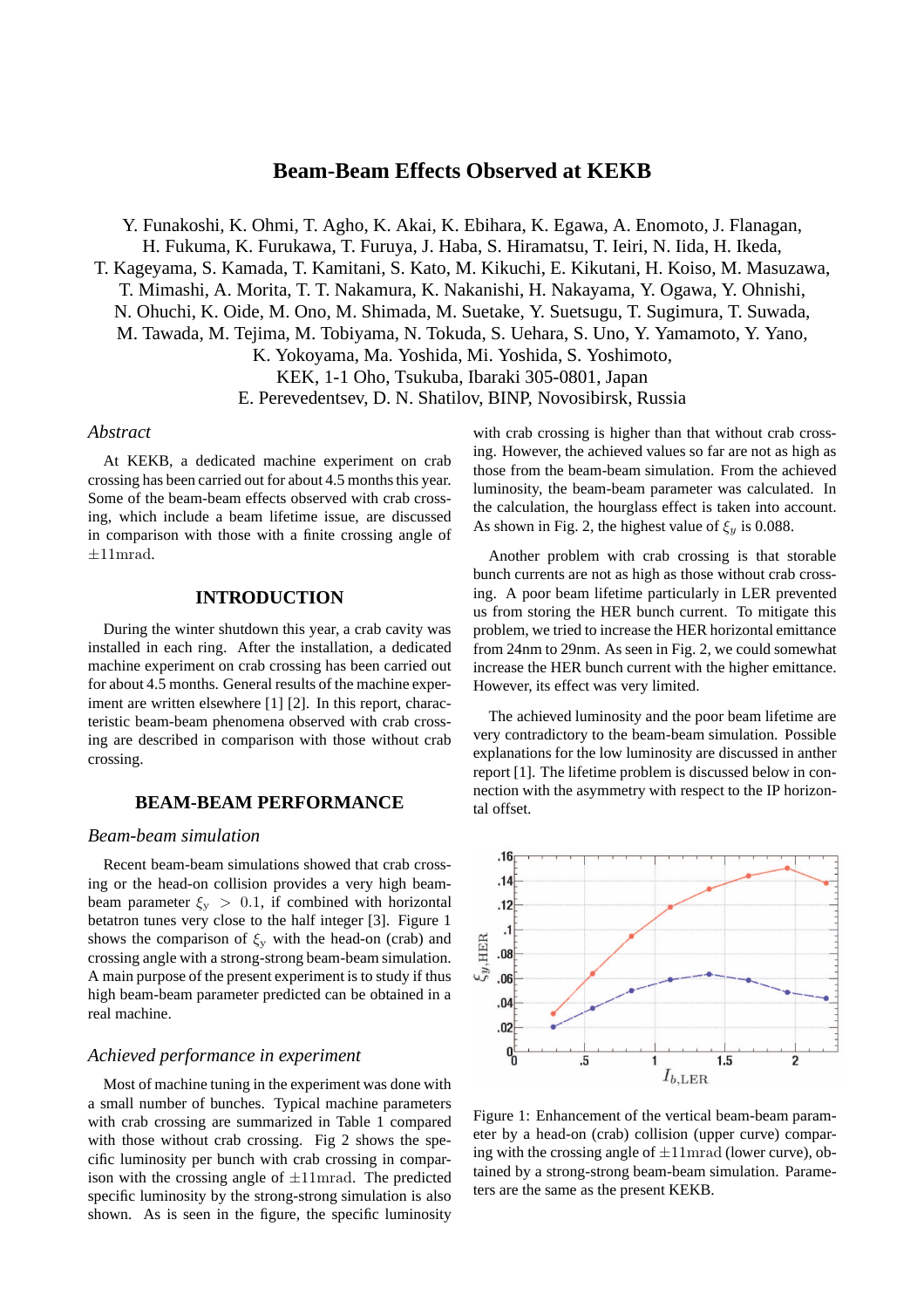|                    | <b>June 2007</b> |            | Nov. 2006  |            |         |
|--------------------|------------------|------------|------------|------------|---------|
|                    | with crab        |            | w/o crab   |            |         |
|                    | LER              | <b>HER</b> | <b>LER</b> | <b>HER</b> |         |
| Energy             | 3.5              | 8.0        | 3.5        | 8.0        | GeV     |
| Circumference      | 3016             |            | 3016       |            | m       |
| $I_{\text{beam}}$  | 48               | 27         | 1662       | 1340       | mA      |
| # of bunches       | 50               |            | 1388       |            |         |
| $I_{\text{bunch}}$ | 0.94             | 0.53       | 1.20       | 0.965      | mA      |
| Ave. Spacing       | 59               |            | 2.1        |            | m       |
| Emittance          | 18               | 24         | 18         | 24         | nm      |
| $\beta_x^*$        | 80               | 80         | 59         | 56         | cm      |
| $\beta_y^*$        | 5.9              | 5.9        | 6.5        | 5.9        | mm      |
| Ver. Size@IP       | 1.1              | 1.1        | 1.9        | 1.9        | $\mu$ m |
| RF Voltege         | 8.0              | 15.0       | 8.0        | 15.0       | MV      |
| $\nu_x$            | .506             | .510       | .505       | .509       |         |
| $\nu_y$            | .595             | .596       | .534       | .565       |         |
| $\xi_x$            | .089             | .092       | .117       | .070       |         |
| $\xi_y$            | .093             | .084       | .105       | .056       |         |
| Luminosity         | 1.25             |            | 17.12      |            | /nb/s   |



Figure 2: Specific luminosity per bunch with crab crossing comparing to crossing angle (thin blue) as a function of the product of bunch currents. We tried three different sets of the horizontal emittance; *i.e.*18nm(LER)/24nm(HER), 24nm(LER)/24nm(HER) and 24nm(LER)/29nm(HER). The highest value of  $\xi_v \sim 0.088$ was achieved at the arrow. The predicted specific luminosity by the strong-strong beam-beam simulation is also shown.

### **OBSERVED BEAM-BEAM PHENOMENA**

## *Beam size asymmetry with respect to horizontal offset at IP (finite crossing angle)*

One of characteristic features with the finite crossing angle is that the LER beam size behaves quite asymmetrically with respect to the sign of the IP horizontal orbit offset [4] [5]. Fig. 3 shows a result of horizontal offset scans done in 2004. In this scan, we measured the luminosity, the



Figure 3: Horizontal offset scan done on June 9h 2004 with a finite crossing angle of  $\pm 11$ mrad. Beam currents were 940mA and 1200mA for HER and LER, respectively. The number of bunches was 1289 for each ring and the averaged bunch spacing was 3.77 RF buckets. The luminosity, the LER vertical beam size and the horizontal beam-beam kick were recorded. Two different methods of the horizontal offset measurements were utilized.

vertical beam size of LER and the horizontal beam-beam kick as function of the horizontal offset at IP. As for the measurement of the beam-beam kick, we used two different methods. One is a method to use BPMs near IP which measure positions of colliding bunches. In this method, the sum of the beam-beam kick and the horizontal offset is obtained from the measurement. In another method, a BPM located in an arc section is used and the BPM measures positions of a colliding bunch and a non-colliding bunch separately and makes a difference between these two.

The center of collision (the zero horizontal offset) was obtained from the beam-beam kick measurements and in this scan the setting value of about  $-70\mu$ m gave the zero offset. As is seen in Fig. 3, there are two remarkable features. One is that the LER vertical size was very asymmetric with respect to the the horizontal offset. Another is that the zero-offset in the horizontal direction did not give a maximum luminosity. A finite value of the horizontal offset, about  $50\mu m$  in this case, gave the maximum luminosity. In usual physics operation, due to these behaviors, we cannot rely on the horizontal beam-beam deflection for maintaining the optimum orbit relation of the two beams unlike the case of the vertical direction. Instead, the horizontal orbit feedback system utilizes the vertical beam size of LER for the monitor value. This feedback works by keeping the vertical beam size of LER at some target value.

The LER beam size blowup occurs with the negative sign of the horizontal offset where the LER beam is outside relative to the HER beam and the head part of the LER bunches collide with the HER bunches with a larger hor